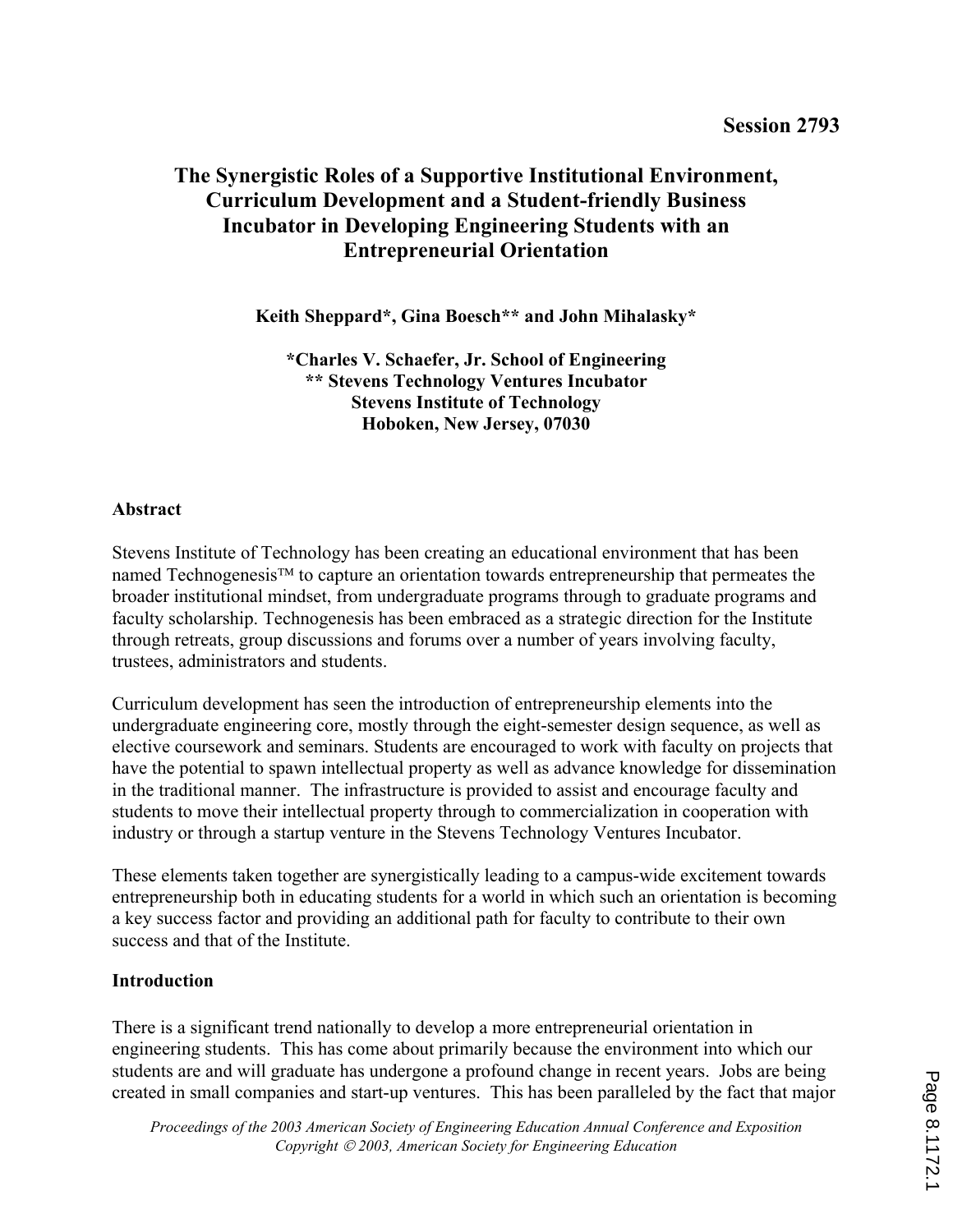corporations have been forced by intense global competition to fundamentally change their structures to become leaner and more agile. This has led to increased use of contract professionals, more emphasis on flexible multidisciplinary teams (in many cases operating internationally) and corporations taking a different stance to new product development. The latter includes buying in new technology once it has been proven rather than developing inhouse. It also includes promotion of intrapreneurship , including spinning off successful internal ventures to maximize value. For engineering graduates entering this environment, an entrepreneurial orientation and associated knowledge and skills will be a key career enabler.

### **Development of an institutional culture to foster entrepreneurship**

In response to recognition of the changing business environment, which fundamentally affects our various stakeholders, Stevens has engaged in a sea change in its culture to promote an orientation to a more entrepreneurial institutional mindset, from undergraduate programs through to graduate programs and faculty scholarship. This has been given the name Technogenesis™ and is officially defined as "*the educational frontier wherein faculty, students and colleagues from industry jointly nurture the process of conception, design, and marketplace realization of technology*".

As noted by Stevens Institute historian Dr. Geoffrey Clark, "*it (Techogenesis) was inspired by the engineer-entrepreneurs of the family of John Stevens that pioneered the first successful American railroad, promoted establishment of the U.S. patent office to protect intellectual property, and founded the Institute to create "captains of industry.*" So in this respect we are seeing a reaffirmation of the original core values of the founders.

Technogenesis represents a strategic move that came as a result of a series of retreats and forums that started in 1997 and continue. They have involved faculty, staff, trustees, students as well as representatives of business, industry and government.

The outcome of these deliberations was formation of a Technogenesis Task Force to determination how best to promote an entrepreneurial culture. The Task Force established a set of objectives, actions, timelines, projected costs and responsibilities. They engaged the Trustees and established a Technogenesis Fund. This has been used to provide seed funds to some 22 faculty in the last two years for entrepreneurial research involving students. The Fund also supports Summer TG scholarships to encourage undergraduates to engage in entrepreneurial research with faculty and with startup companies in the Stevens Technology Ventures Incubator. There were 22 awarded in 2001 and 25 in 2002. An entity named Stevens Technologies Inc. was created to support the commercialization of Stevens' intellectual property and to provide support to faculty and students who wish to start businesses in partnership with Stevens.

### **Technology Ventures Incubator**

Stevens Technology Ventures Incubator (TVI) was started in 1991 on the campus of the Institute. Its location has helped it become an integral part of campus life as the Technogenesis initiative has progressed, with many students and faculty working with the resident companies. It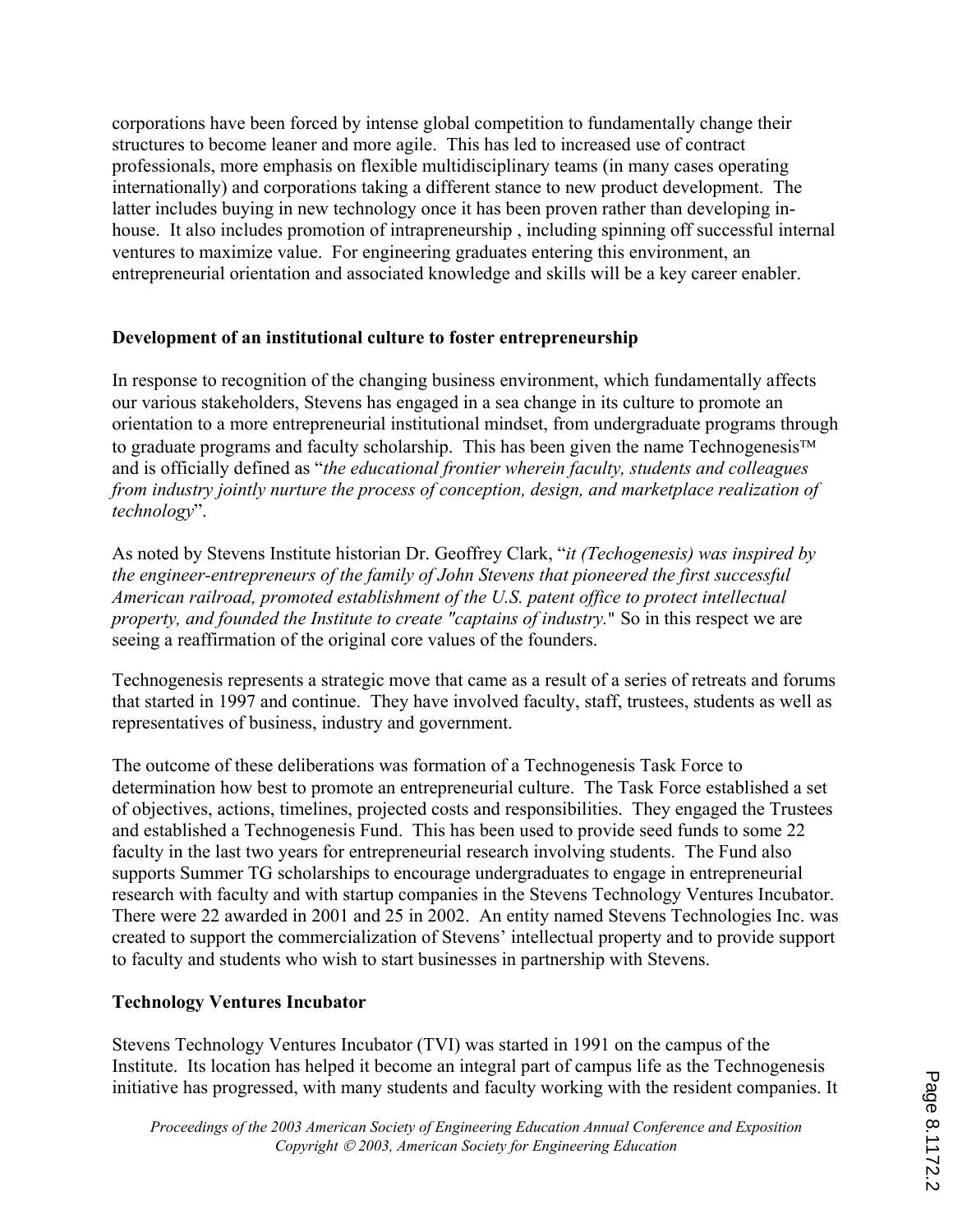has proven very successful in nurturing startup companies to success and has won several awards. It has assisted 56 resident companies and helped them to raise over \$55M. However, until relatively recently these were companies that came to Stevens rather than being started by Stevens personnel. Since 1998, TVI has sought to be the location of choice for Stevens' own technology transfer initiatives, providing office space, business experience and networking opportunities to start-ups that license and commercialize Stevens' patented technology. In the last four years eight companies have been formed that involve Stevens faculty, in addition several companies have been started by recent graduates during that period.

### **Impact on the engineering curriculum**

For undergraduate engineering students there are two levels of engagement. There is a base level introduction to entrepreneurship materials in the core curriculum. This is implemented primarily through the core design course sequence that extends through all eight semesters, and through increased focus on project-based learning. The Design Spine includes fundamentals of marketing, finance, business development and project management. A second level provides for students with the interest to supplement the core material with an elective senior year course that focuses on intrapreneurship and entrepreneurship aspects of business. Seminars on Intellectual Property, Venture Funding, etc., are also provided on campus.

The engineering curriculum is illustrated in Figure 1 to highlight the eight-semester Design Spine.

| <b>CORE SCIENCE</b>                                |                                                                                    |                                                                       |                                                         |
|----------------------------------------------------|------------------------------------------------------------------------------------|-----------------------------------------------------------------------|---------------------------------------------------------|
| <b>DESIGN I</b><br><b>Graphics</b>                 | <b>DESIGN 3</b><br>Thermodynamics/<br><b>Energy Conversion,</b><br><b>Circuits</b> | <b>DESIGN 5</b><br><b>Materials Processing</b>                        | <b>SENIOR DESIGN</b><br>Open-ended                      |
| DEVELOP COMPETENCIES THROUGHOUT THE DESIGN SPINE   |                                                                                    |                                                                       |                                                         |
| Teaming<br><b>Problem Solving</b><br>Communication | <b>Project Management</b><br><b>Ethics</b><br><b>Computer Applications</b>         | <b>Cost Analysis</b><br><b>Industrial Ecology</b><br><b>Marketing</b> | Multi-disciplinary<br>teams<br>Sponsored by<br>Industry |
| <b>DESIGN 2</b><br><b>Mechanics of Solids</b>      | <b>DESIGN 4</b><br><b>Electronics</b><br>and Instrumentation                       | <b>DESIGN 6</b><br><b>Disciplinary Design</b>                         |                                                         |
| <b>ENGINEERING SCIENCE</b>                         |                                                                                    | <b>DISCIPLINARY ENGINEERING</b>                                       |                                                         |
|                                                    |                                                                                    | <b>HUMANITIES AND SOCIAL SCIENCES</b>                                 |                                                         |
|                                                    |                                                                                    |                                                                       |                                                         |

Figure 1 The Stevens Engineering Curriculum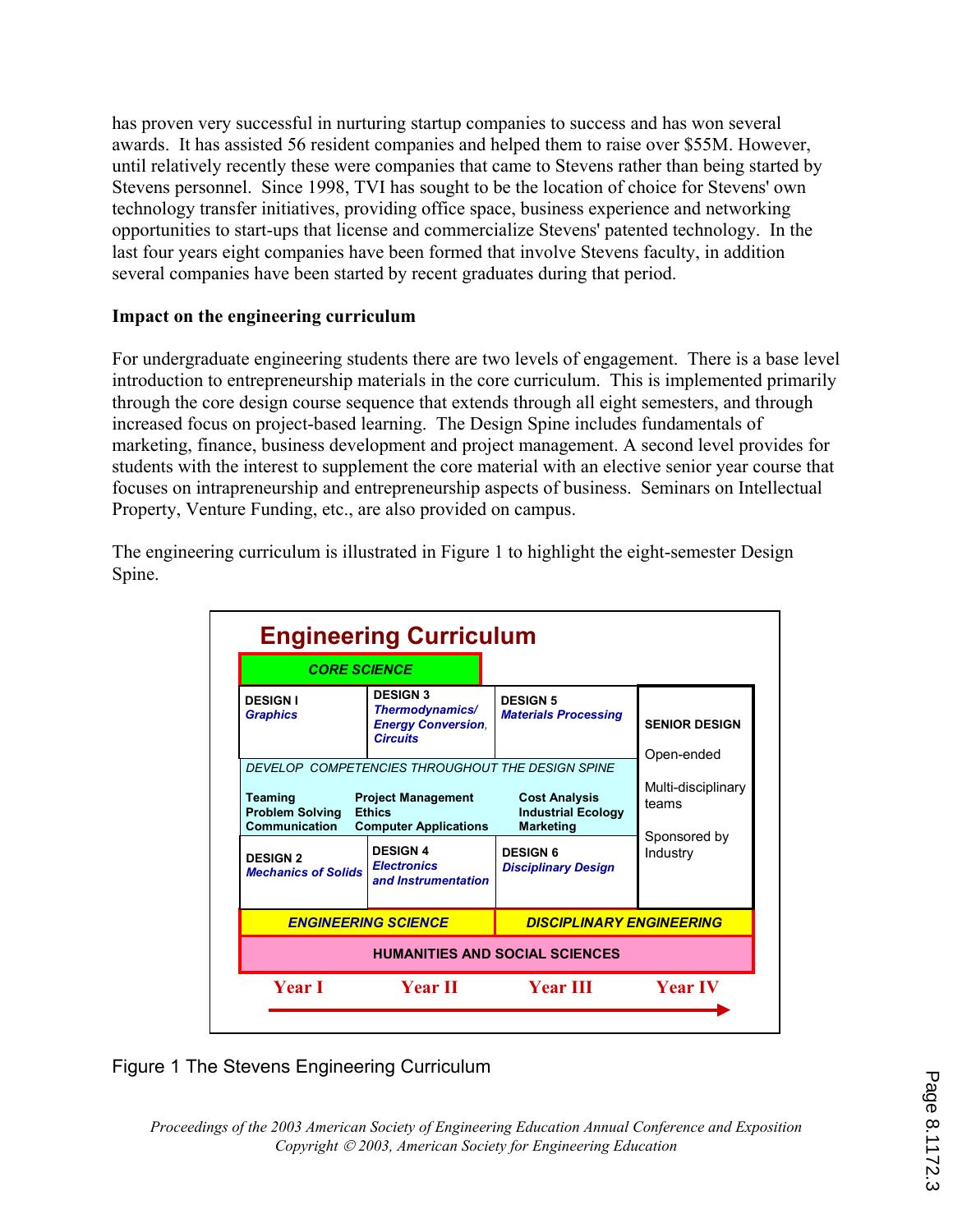In Figure 1 the design labs are shown as boxes within which (in italics) are shown the engineering lecture course(s) to which each design lab is associated. Thus, Design 4 includes experiments and design projects that link to and provide context for the concurrent lecture course on Electronics and Instrumentation. The center panel illustrates a range of competencies that are developed primarily through the Design Spine experiences.

# **Project-Based Learning**

A key pedagogical element of the environment that we are evolving is the permeation of Project-Based Learning (PBL) through the curriculum. This is a means to foster attributes that are needed for a more entrepreneurial career environment as well as being recognized as a means to improve learning outcomes. PBL encourages self-reliance and innovative thinking and also can contribute significantly to enhancing team skills.

Initial implementation in the core curriculum has been in the freshman year Mechanics of Solids course and in sophomore Probability and Statistics. It has found wide implementation in concentration courses, with for example, more than 50% of the required Mechanical Engineering courses being taught by PBL. Support for implementing Technogenesis in the undergraduate curriculum, including support of faculty to develop PBL, has in part come through a \$1.3M grant from the New Jersey Commission on Higher Education (NJCHE), under its Workforce Excellence Program. The other major component, funded by the NJCHE grant, is the Innovation Center discussed below.

### **Engagement in Research with an Entrepreneurial Orientation**

Students are encouraged to engage in faculty research projects that have the potential to generate intellectual property in addition to the traditional goal of publication of new knowledge.

One route to encourage this has been through *Undergraduate Technogenesis Summer Scholarships.* As example, more than 65 students applied for these high-qualification, projectbased summer study scholarships in 2001; 23 students were approved for this first series of awards, disbursed for that summer. Scholarship projects included work in the fields of computer cryptography, arsenic removal from drinking water, wireless networking, and non-thermal plasma technology. A number of the awards were to students who worked with start-up ventures created by faculty in the Stevens Technology Ventures Incubator. In 2002 an additional 25 students were funded. In addition to Stevens-funded summer scholarships, the *National Science*  Foundation CSEMS Program<sup>1</sup> has funded approximately 40 academic year scholarships per year in the last two years. This program is intended to help mostly financially disadvantaged students to complete technical degree programs. At Stevens this program is coupled to Technogenesis to encourage participation in the latter as an enabler of graduation and career success.

<u>.</u>

<sup>&</sup>lt;sup>1</sup> Supported by the National Science Foundation under Grant No. 998720

*Proceedings of the 2003 American Society of Engineering Education Annual Conference and Exposition Copyright* © *2003, American Society for Engineering Education*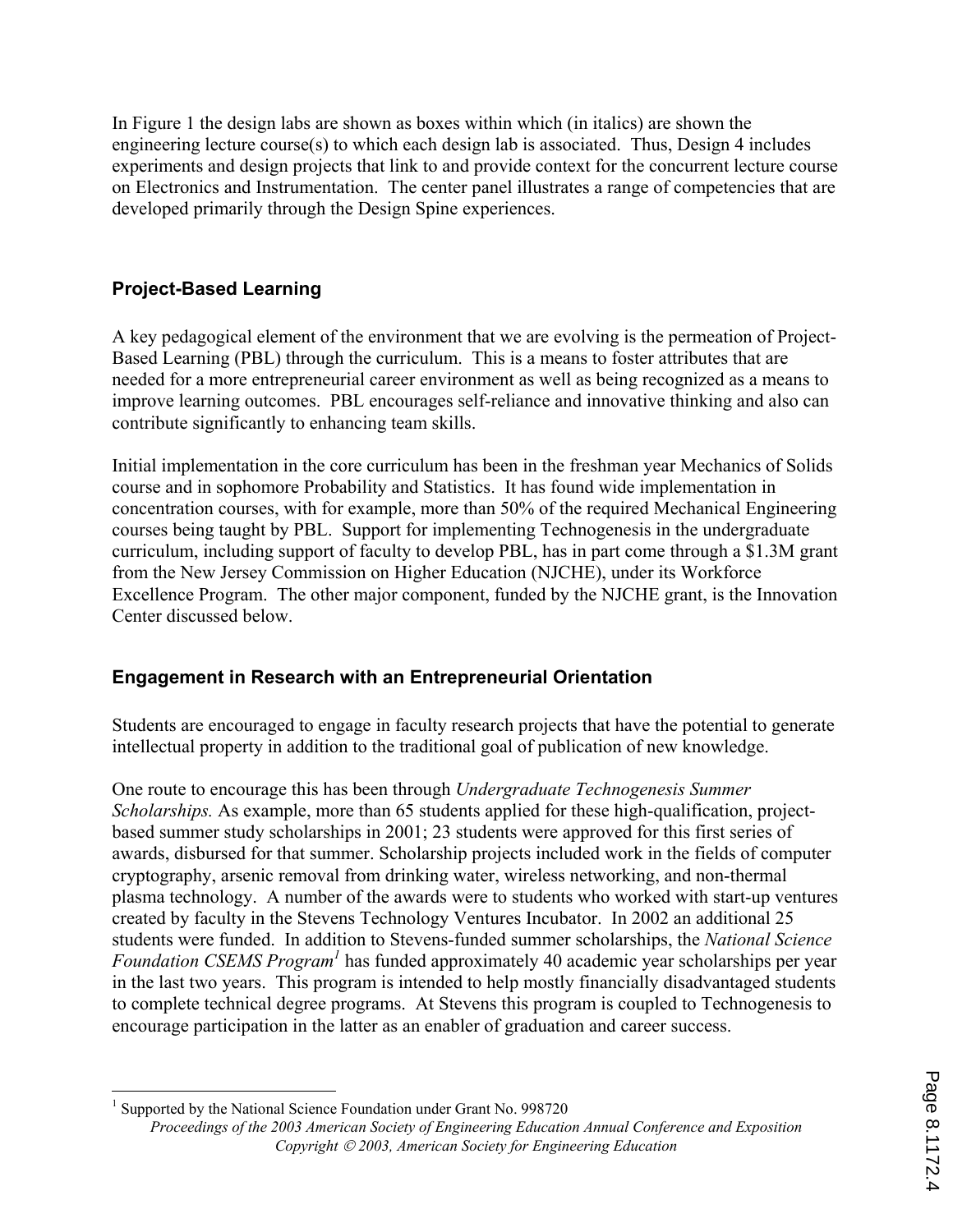### **Product Innovation Center**

Students are able to make use of the equipment and software tools provided by the *Product Innovation and Realization Center* to move from the conceptual phase of their projects through to prototype. This is a key step on the path to potential commercialization. The Center comprises an open plan, high-bay approx. 4000sq. ft area containing rapid prototyping via CNC machines, 3-D printing directly from graphics software and also electronic prototyping to create circuit boards. The Center also has a range of mechanical and electronic test equipment. Industrial size CNC, electro-discharge machining and an injection molder are hosted in the facility. The Center is supported by technicians with machining and electronics expertise and is under the management of a faculty member. Software tools for mechanical (SolidWorks, Pro-Engineer) and electronic design (Protel) also are available in support of prototype design.

 The further development of commercially attractive ideas can take place through the *Stevens Technology Ventures Incubator* located on the campus. The Incubator not only provides a physical location for new ventures and access to Stevens resources, it also provides support services, including favorable connections to legal, accounting and financing resources as well as. It is telling that some 80% of Incubator companies have had Stevens students work with them on projects. A number of successful start-ups have been created in the Incubator by Stevens faculty in recent years, and several by recent Stevens graduates.



# **Concluding Summary**

Stevens Institute has made good progress on a strategic orientation of the university's culture towards one that is entrepreneurial on many levels and facets of the academic enterprise,